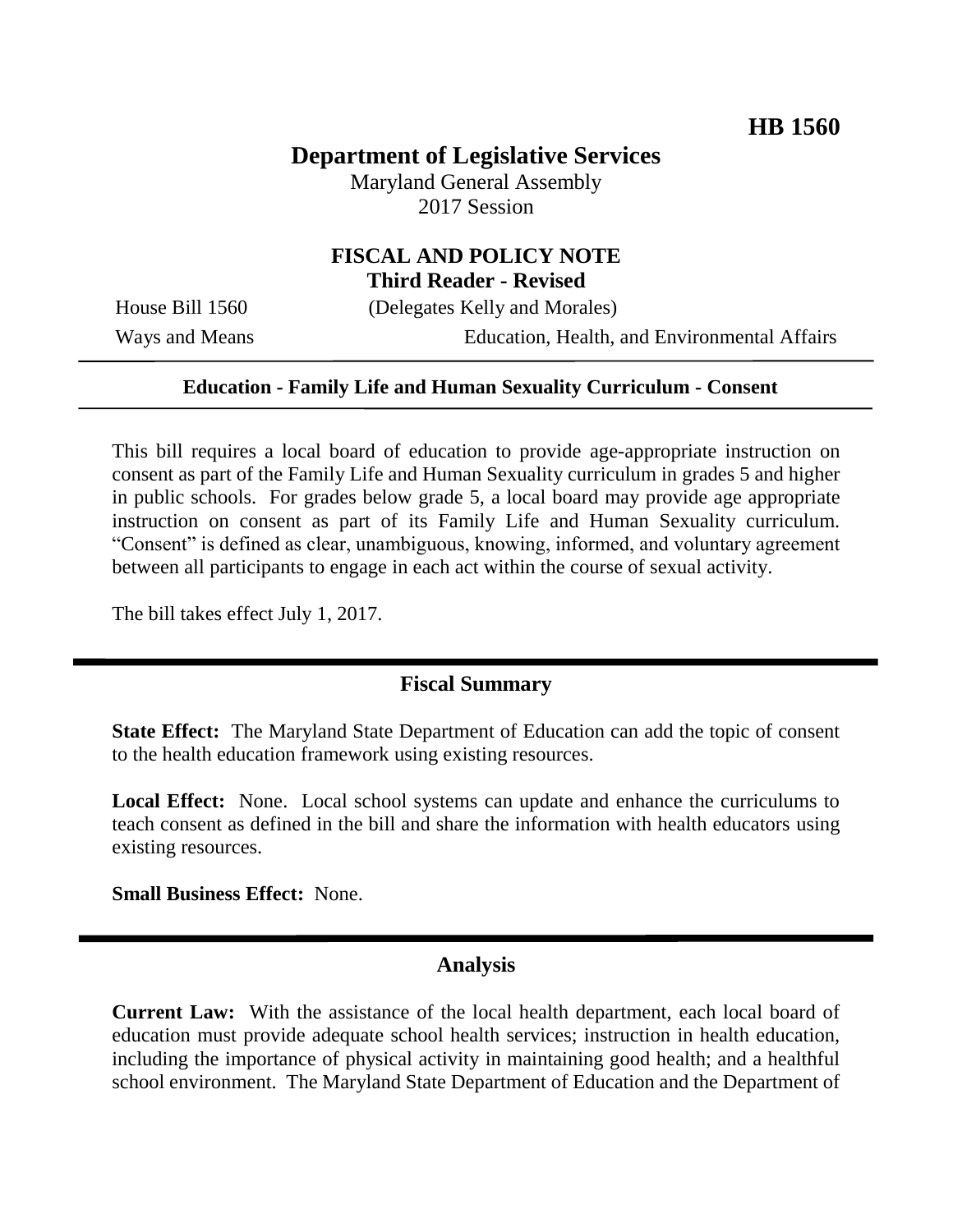Health and Mental Hygiene must jointly develop public standards and guidelines for school health programs and offer assistance to the local boards of education and local health departments in their implementation.

According to the Code of Maryland Regulations, each local school system must provide an instructional program in comprehensive health education that includes specified family life and human sexuality objectives.

**Background:** Recent high-profile sexual assault cases, especially on the campuses of higher education institutions, have highlighted the issues of sexual assault and affirmative consent.

In 2014, California enacted affirmative consent legislation known as "Yes means yes" to be used for disciplinary hearings at institutions of higher education. Illinois and New York enacted similar affirmative consent legislation in 2015, and Connecticut did the same in 2016. In addition, other states including Maryland have introduced affirmative consent legislation in past legislative sessions.

In 2015, Virginia enacted legislation that requires the high school family life curriculum to incorporate age-appropriate elements of effective and evidence-based programs on the prevention of dating violence, domestic abuse, sexual harassment, and sexual violence. A bill was introduced in Michigan in 2015 that would have required sex education classes to teach affirmative consent.

**Local Fiscal Effect:** Local school systems can update and enhance the curriculums to teach consent as defined in the bill and share the information with health educators using existing resources. Local school systems advise that edits and updates can be done with existing resources as edits and updates to the local health curriculum take place on an ongoing basis.

Montgomery County Public Schools advises that affirmative consent is part of its current health education curriculum and that teachers have received the curriculum, updates, and training. Any updates and enhancements to the curriculum related to the specific definition of affirmative consent in the bill can be shared with health educators using existing resources.

Baltimore City Public Schools (BCPS) advises that consent is currently included within the comprehensive health education curriculum Family Life and Human Sexuality unit, beginning in grade 5. BCPS further advises that it has the authority to add the topic of consent to the Family Life and Human Sexuality unit in earlier grades without legislation.